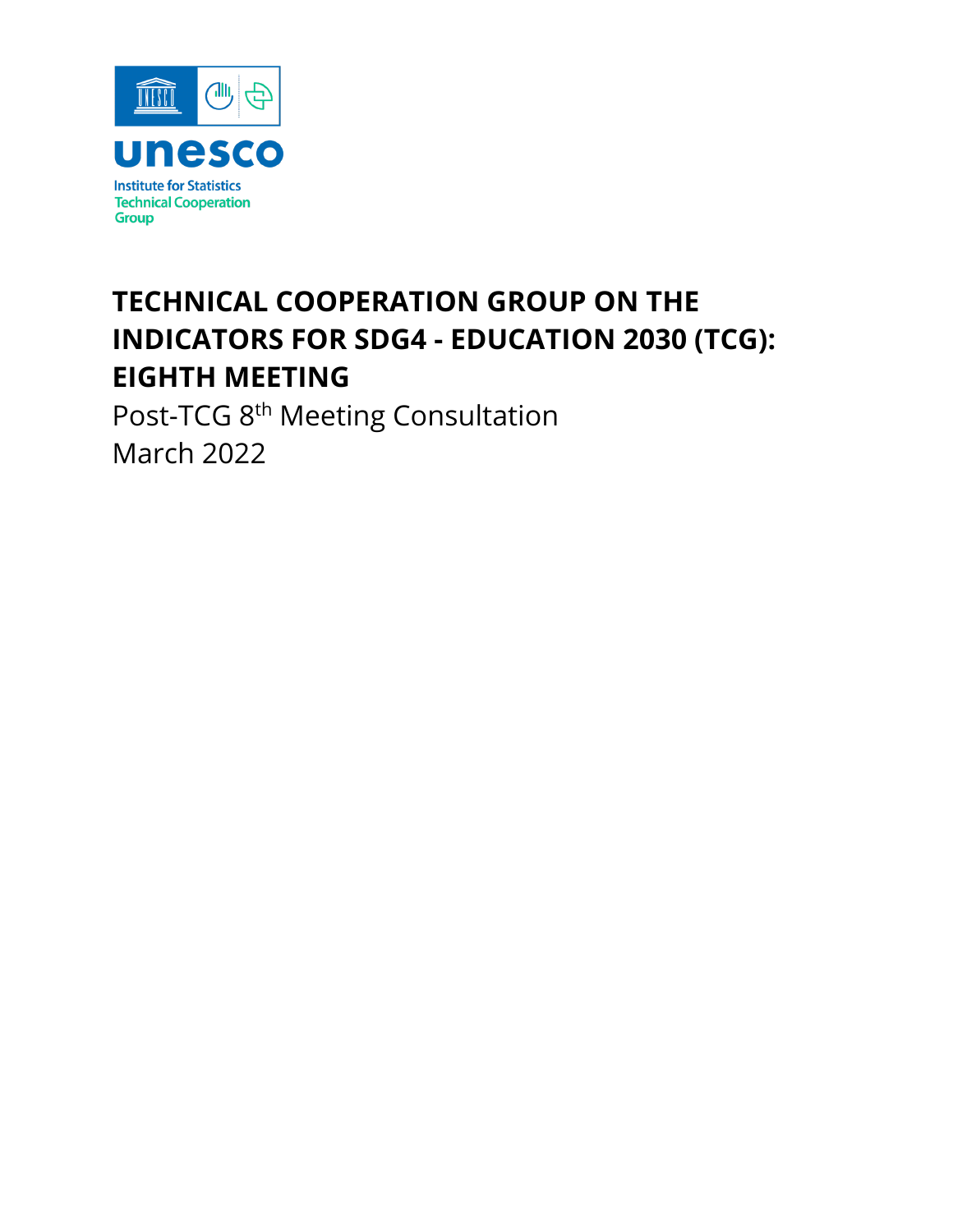The Secretariat of the TCG convened its members to its  $8<sup>th</sup>$  [meeting on 2 November 2021](http://tcg.uis.unesco.org/tcg8/) to present the most recent activities and developments on the implementation of the SDG 4 Thematic Indicator Framework. In the week prior to the  $8<sup>th</sup> TCG$  plenary meeting, TCG working groups also met and presented the issues and progress discussed during the working groups to the TCG members and observers.

Following the series of meetings, a consultation of the TCG Members was launched in December 2021 and 22 Members casted their votes by January 2022. Votes were counted as stipulated in the **TCG Rules for Voting** and the results are presented in this report.

The results of the consultation are presented in six parts, according to the general sources of data and on the TCG mechanisms. Table 1 to Table 6 summarize the results.

Finally, the report concludes with an update on the main publications and activities of 2021 and presents expected milestones for 2022 with regards to the establishment values for 2025 and 2030 for seven selected SDG 4 indicators.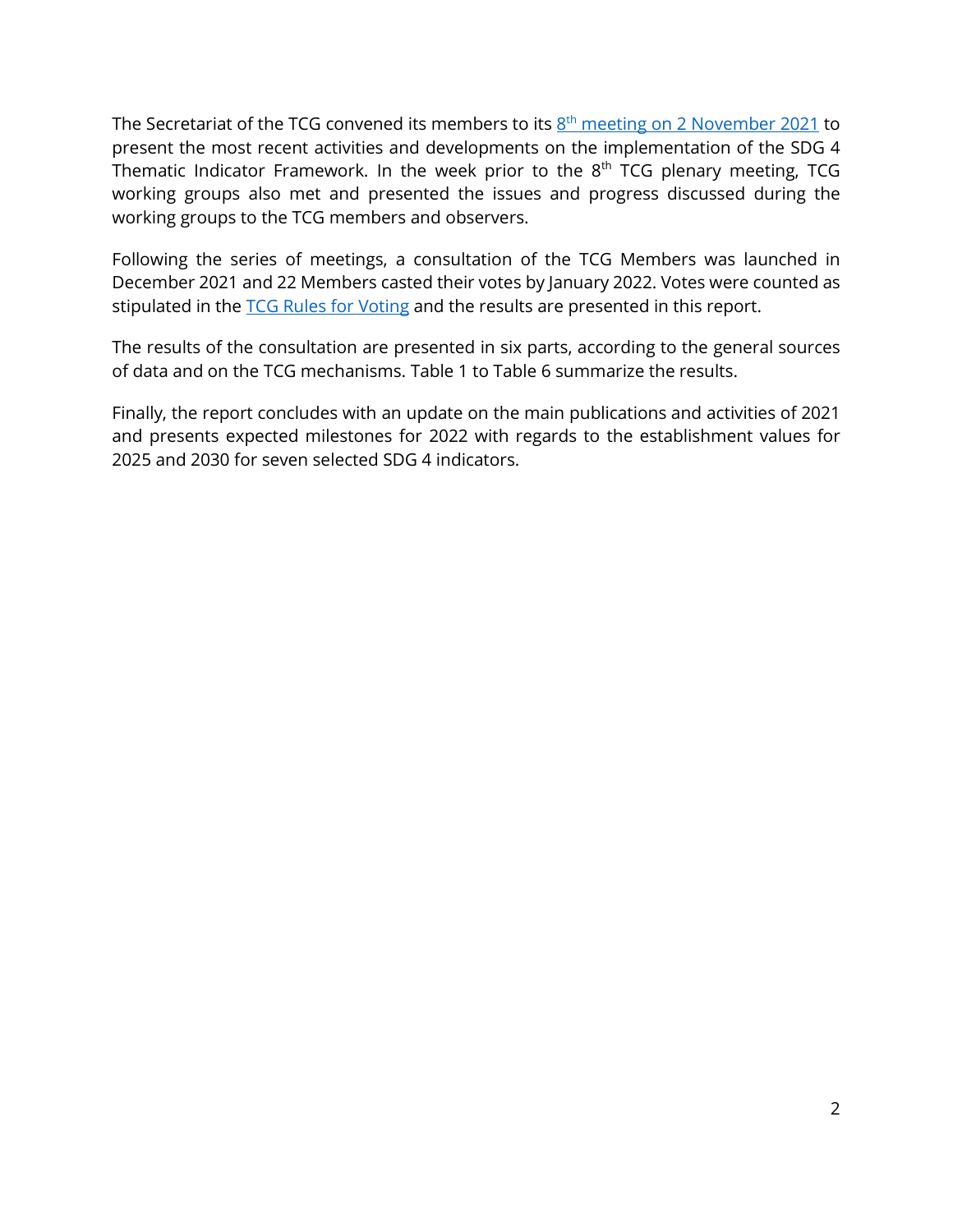# **1. TEACHERS**

- 1. Agreed to carry out a collection of metadata on "trained" and "qualified" teachers, which will include national definitions of trained and qualified teachers, the minimum ISCED levels of qualification required to teach at given levels of education, and the minimum requirements in terms of duration of pre-service teaching practice (in weeks).
	- This will contribute to clarifying some of the current uncertainty regarding the quality and the comparability of data.
- 2. Agreed to mapping national teacher training programmes according to the five main categories of **ISCED-T** and use the mapping to produce internationally comparable data, and develop an international standard for "trained" and "qualified" teachers.
	- Use to collect data for the recent entrants into the profession ("flow")
	- Use to define international standard for "trained" and "qualified" recent entrants into the teaching profession.

|                | Carry out a short collection of<br>metadata on "trained" and "qualified"                                                                                                                | No collection of metadata                                                                                                                                                                                  | Don't know |
|----------------|-----------------------------------------------------------------------------------------------------------------------------------------------------------------------------------------|------------------------------------------------------------------------------------------------------------------------------------------------------------------------------------------------------------|------------|
| T <sub>1</sub> | teachers                                                                                                                                                                                |                                                                                                                                                                                                            |            |
|                | 100%                                                                                                                                                                                    | 0%                                                                                                                                                                                                         | 0%         |
|                | SDG Indicators: 4.c.1                                                                                                                                                                   |                                                                                                                                                                                                            |            |
| T <sub>2</sub> | Map the relevant and existing and/or<br>past pre-service training programmes -<br>Use as reference to collect data for total<br>teacher population ("stock")                            | Map the relevant and currently<br>existing pre-service training<br>programmes - Use to collect<br>data for the recent entrants<br>into the profession ("flow")                                             | Don't know |
|                | 41%                                                                                                                                                                                     | 55%                                                                                                                                                                                                        | 5%         |
|                | <b>SDG Indicators: Target 4.c</b>                                                                                                                                                       |                                                                                                                                                                                                            |            |
| T <sub>3</sub> | Map the relevant and existing and/or<br>past pre-service training programmes -<br>Use to define international standards for<br>"trained" and "qualified" teachers (whole<br>population) | Map the relevant and currently<br>existing pre-service training<br>programmes - Use to define<br>international standard for<br>"trained" and "qualified" recent<br>entrants into the teacher<br>profession | Don't know |
|                | 32%                                                                                                                                                                                     | 55%                                                                                                                                                                                                        | 14%        |
|                | <b>SDG Indicators: Target 4.c</b>                                                                                                                                                       |                                                                                                                                                                                                            |            |

#### **TABLE 1 – CONSULTATION OUTCOMES: TEACHERS**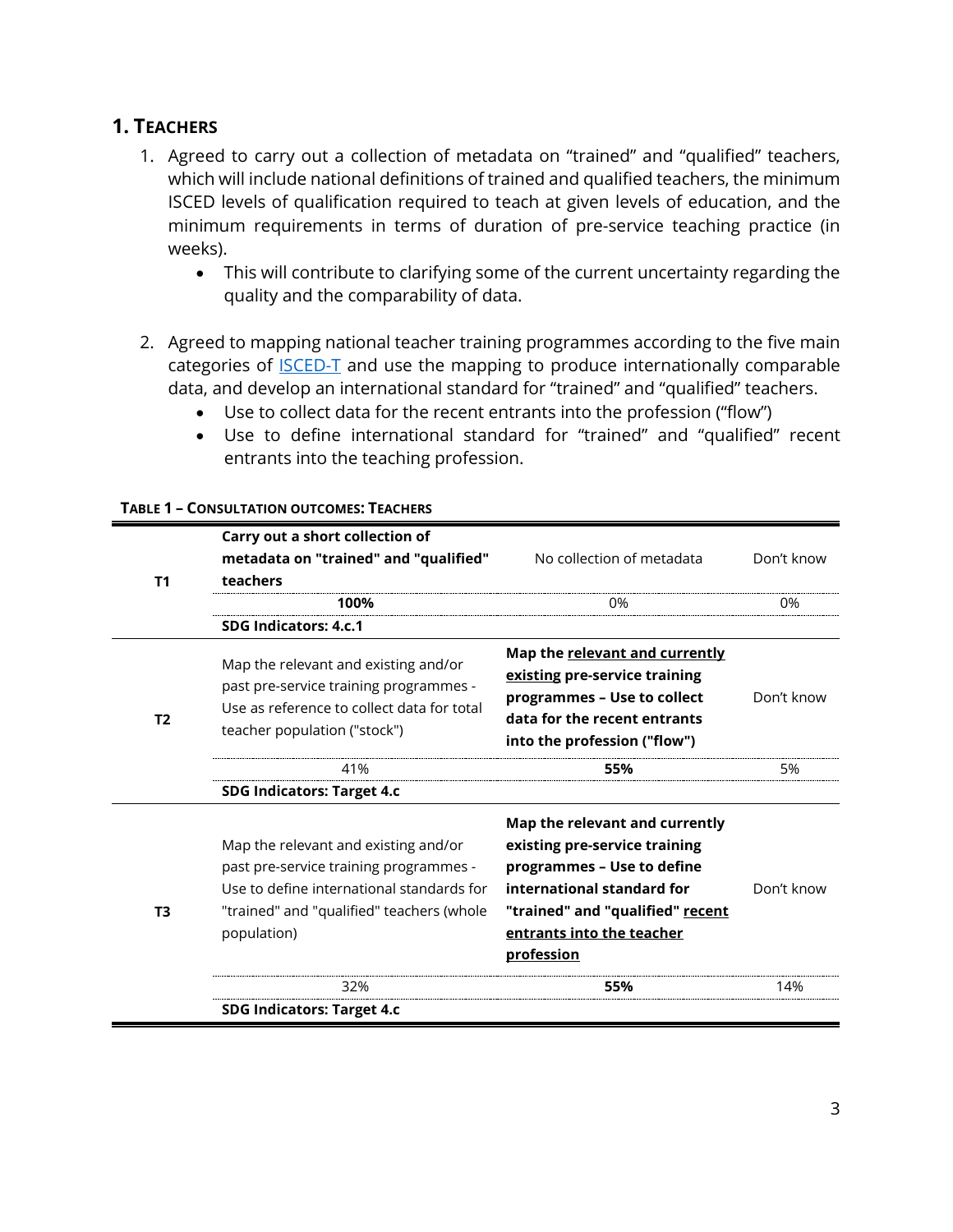Reference documents:

- [WG/T/3 \(Excel file will download\)](http://tcg.uis.unesco.org/wp-content/uploads/sites/4/2021/10/TCG-WG-T-3-Metadata_proposal_on_4.c.1.xlsx)
- Metadata [Proposal on SDG Indicator 4.c.1 -](http://tcg.uis.unesco.org/wp-content/uploads/sites/4/2021/09/Metadata-4.c.1.pdf) Proportion of teachers with the [minimum required qualifications, by education level](http://tcg.uis.unesco.org/wp-content/uploads/sites/4/2021/09/Metadata-4.c.1.pdf)
- [International Standard Classification of Teacher Training Programmes \(ISCED-T](http://tcg.uis.unesco.org/wp-content/uploads/sites/4/2021/10/TCG-WG-T-2_EN-ISCED-T_draft_EN.pdf)  [2021\) \(WG/T/2\\_EN\)](http://tcg.uis.unesco.org/wp-content/uploads/sites/4/2021/10/TCG-WG-T-2_EN-ISCED-T_draft_EN.pdf)

# **2. HOUSEHOLD SURVEYS**

- 1. Endorsed the use of the proposed out-of-school model specification for the joint modelling of administrative and household survey estimates.
	- This will create a single set of out-of-school estimates, although it may not currently be straightforward and thus, requiring further methodological discussion before the model specification is considered as final.
	- Next step: Publish and share a technical working paper for consultation and comment by the TCG and working group members.
- 2. Agreed with using more in-depth measures for individuals and ages when available (highest quality data), even if it means that the age range for disability and education indicators in household surveys is restricted reporting of certain indicators to a given age range. This will decrease the risk of mixing the Child Functioning Model (CFM) and the Washington Group Short Set questions (WG-SS) – UNICEF, which does not align perfectly for various SDG 4 indicators.
	- The choice should be specified. For example, all youth-related indicators covering ages 15 to 24 years should only report for ages covering adult functioning (18 to 24 years) or child functioning (15 to 17).
	- For indicator 4.1.2, when the age group includes adults, do not calculate.
- 3. Endorsed the piloting of a framework and guidance on household surveys and learning assessments for the different ages or stages, which will be informed by incountry implementation experience, with the aim to be able to recommend a unified guidance.

| of administrative and<br>H1<br>household survey 4.1.4<br>estimates) | Status quo (parallel reporting | Adopt the proposed specification for joint<br>modelling of administrative and household<br>survey estimates - subject to open process for<br>finalising methodology | Don't know |
|---------------------------------------------------------------------|--------------------------------|---------------------------------------------------------------------------------------------------------------------------------------------------------------------|------------|
|---------------------------------------------------------------------|--------------------------------|---------------------------------------------------------------------------------------------------------------------------------------------------------------------|------------|

## **TABLE 2 – CONSULTATION OUTCOMES: HOUSEHOLD SURVEYS**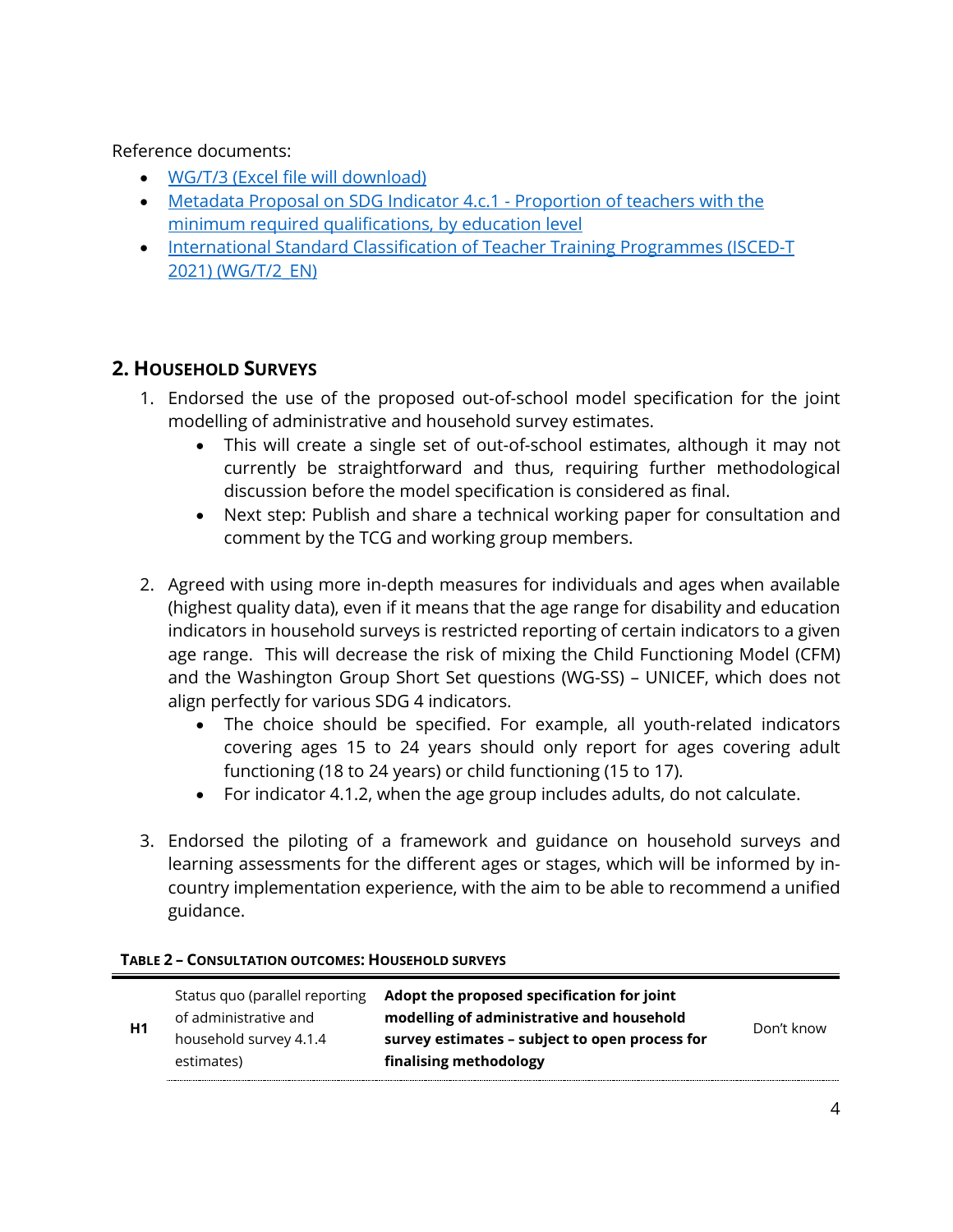|                | 41%                                                                                                  | 50%                                                                                                                                                                                                     | ч%         |
|----------------|------------------------------------------------------------------------------------------------------|---------------------------------------------------------------------------------------------------------------------------------------------------------------------------------------------------------|------------|
|                | SDG Indicators: 4.1.4                                                                                |                                                                                                                                                                                                         |            |
| H <sub>2</sub> | Leave definitions as they are<br>currently                                                           | Restrict indicator age ranges to avoid mixing<br>child functioning module (CFM) and Washington<br>Group Short Set questions (WG-SS), specifying the<br>choice.                                          | Don't know |
|                | 27%                                                                                                  | 55%                                                                                                                                                                                                     | 8%         |
| H <sub>3</sub> | Modular approach, with<br>limited harmonization of, for<br>example, ethical or privacy<br>guidelines | <b>Endorse piloting and Unified guidelines and</b><br>assessment modules for different ages/stages,<br>informed by in-country implementation<br>experience; make all modules free, platform<br>agnostic | Don't know |
|                | 23%                                                                                                  | 64%                                                                                                                                                                                                     | 4%         |

Reference document:

- [Out-of-School Rate Modelling \(WG/HHS/2\)](http://tcg.uis.unesco.org/wp-content/uploads/sites/4/2021/10/TCG-WG-HHS-2-Out-of-School-Rate-Modelling.pdf)
- [Issues and Recommended Approaches for Using Disability Variables for Education](http://tcg.uis.unesco.org/wp-content/uploads/sites/4/2021/10/TCG-WG-HHS-3-Disability.pdf)  [Indicators in Household Surveys \(WG/HHS/3\)](http://tcg.uis.unesco.org/wp-content/uploads/sites/4/2021/10/TCG-WG-HHS-3-Disability.pdf)
- [Roadmap for Measuring Learning Through the Lifecycle in Multi-topic National](http://tcg.uis.unesco.org/wp-content/uploads/sites/4/2021/10/TCG-WG-HHS-4-Measuring-Learning-Lifecycle.pdf)  [Household Surveys \(WG/HHS/4\)](http://tcg.uis.unesco.org/wp-content/uploads/sites/4/2021/10/TCG-WG-HHS-4-Measuring-Learning-Lifecycle.pdf)

# **3. ADMINISTRATIVE DATA / EMIS**

- 1. Agreed to the combination of the indicator production workflow by complementing the UIS questionnaire with a dynamic template, produced via data mining by UIS and countries' validation of the information.
	- Countries must agree with the use of this approach.
- 2. Agreed with the introduction of the possibility for all countries to report population data required by the UIS to calculate relevant indicators as well as the source of data by:
	- Adding a dedicated module where countries can report their national population estimates; and/or
	- Expand some of the UIS tools for data collection.

In cases where there is no response from countries, UNDO data will be used.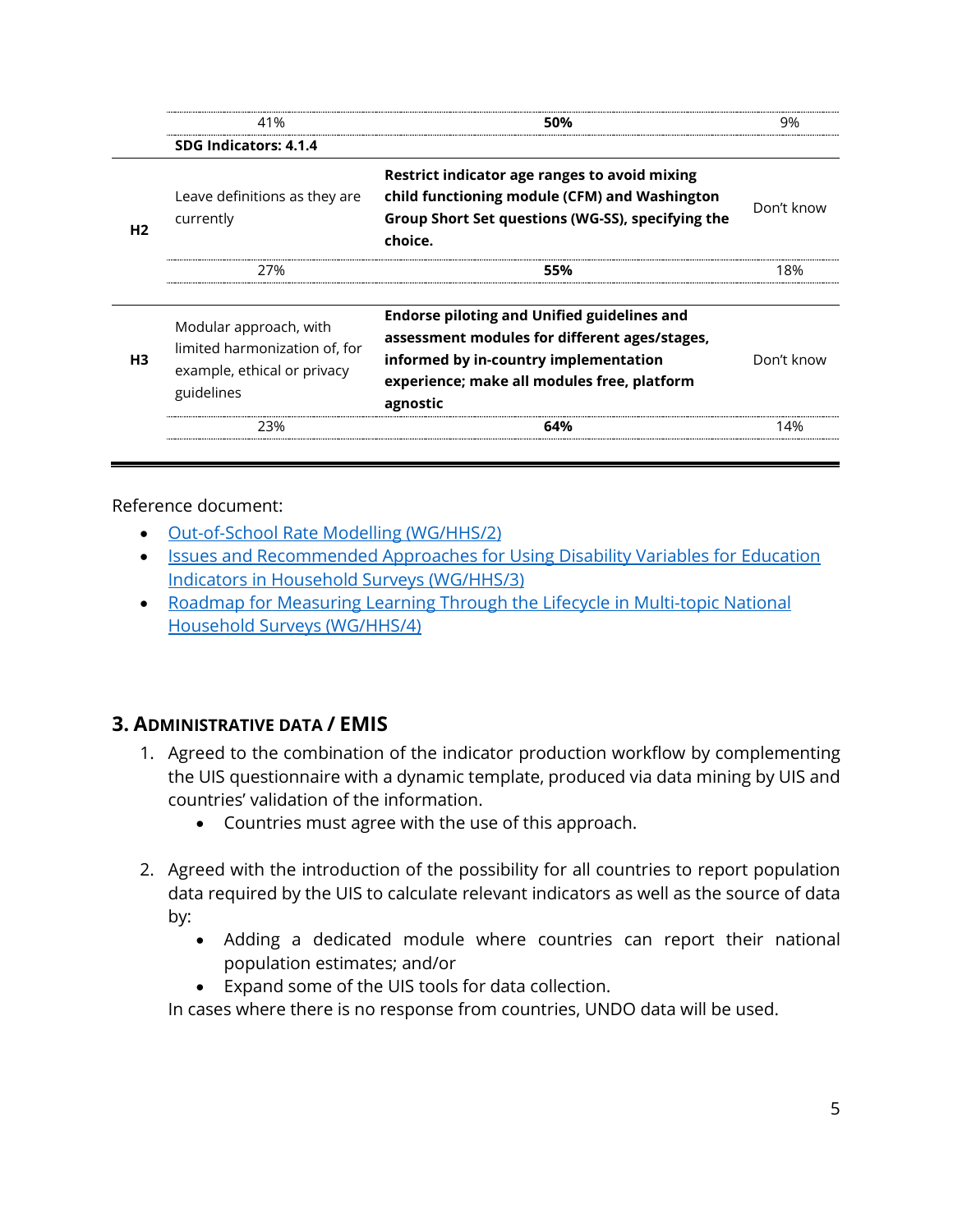- 3. Endorsed the requirement that national population statistics be sourced from national or regional publicly available data, according to countries' preferences.
- 4. Agreed to prioritize population estimates from national statistics offices or bureau of population census in cases where there are multiple sources of population data in a given country.

| A <sub>1</sub> | UIS complements questionnaire with dynamic automatic<br>template to produce education indicators                                                                                  | Don't know<br>Not in agreement |            |
|----------------|-----------------------------------------------------------------------------------------------------------------------------------------------------------------------------------|--------------------------------|------------|
|                | 82%                                                                                                                                                                               | 0%                             | 18%        |
|                | SDG Indicators: 4.13 - 4.1.5, 4.2.2, 4.2.4, 4.3.2, 4.3.3, 4.7.2, 4.a.1, 4.c.1 - 4.c.4, 4.c.6, 1.a.2, and % GDP.                                                                   |                                |            |
| A2.1           | Introduce the possibility for all countries to report<br>population data                                                                                                          | No action                      | Don't know |
|                | 91%                                                                                                                                                                               | 0%                             | 9%         |
|                |                                                                                                                                                                                   |                                |            |
| A2.2           | Require national population statistics to be sourced from<br>national or regional publicly available data                                                                         | No action                      | Don't know |
|                | 86%                                                                                                                                                                               | 5%                             | 9%         |
| A2.3           | <b>Prioritize population estimates from national statistics</b><br>offices or the Bureau of Population Census when there<br>are multiple sources of population data for a country | No action                      | Don't know |
|                | 86%                                                                                                                                                                               | 5%                             | 9%         |
|                |                                                                                                                                                                                   |                                |            |

#### **TABLE 3 – CONSULTATION OUTCOMES: ADMINISTRATIVE DATA/ EMIS**

Reference documents:

- Expanding data collection tools and options: [WG\EMIS\2](http://tcg.uis.unesco.org/tcg8/emis/)
- Proposal: A Hybrid Approach to the use of Population: [WG\EMIS\3](hthttp://tcg.uis.unesco.org/wp-content/uploads/sites/4/2021/10/TCG-WG-EMIS-3-Population.pdf)

## **4. EDUCATION EXPENDITURE/ FINANCE**

1. Endorsed the implement the use of Workflow 2 (a dynamic template is created using data mining to produce education finance indicators and which is validated by the country) progressively in African and Asia and the Pacific regions by the UNESCO Institute for Statistics (UIS).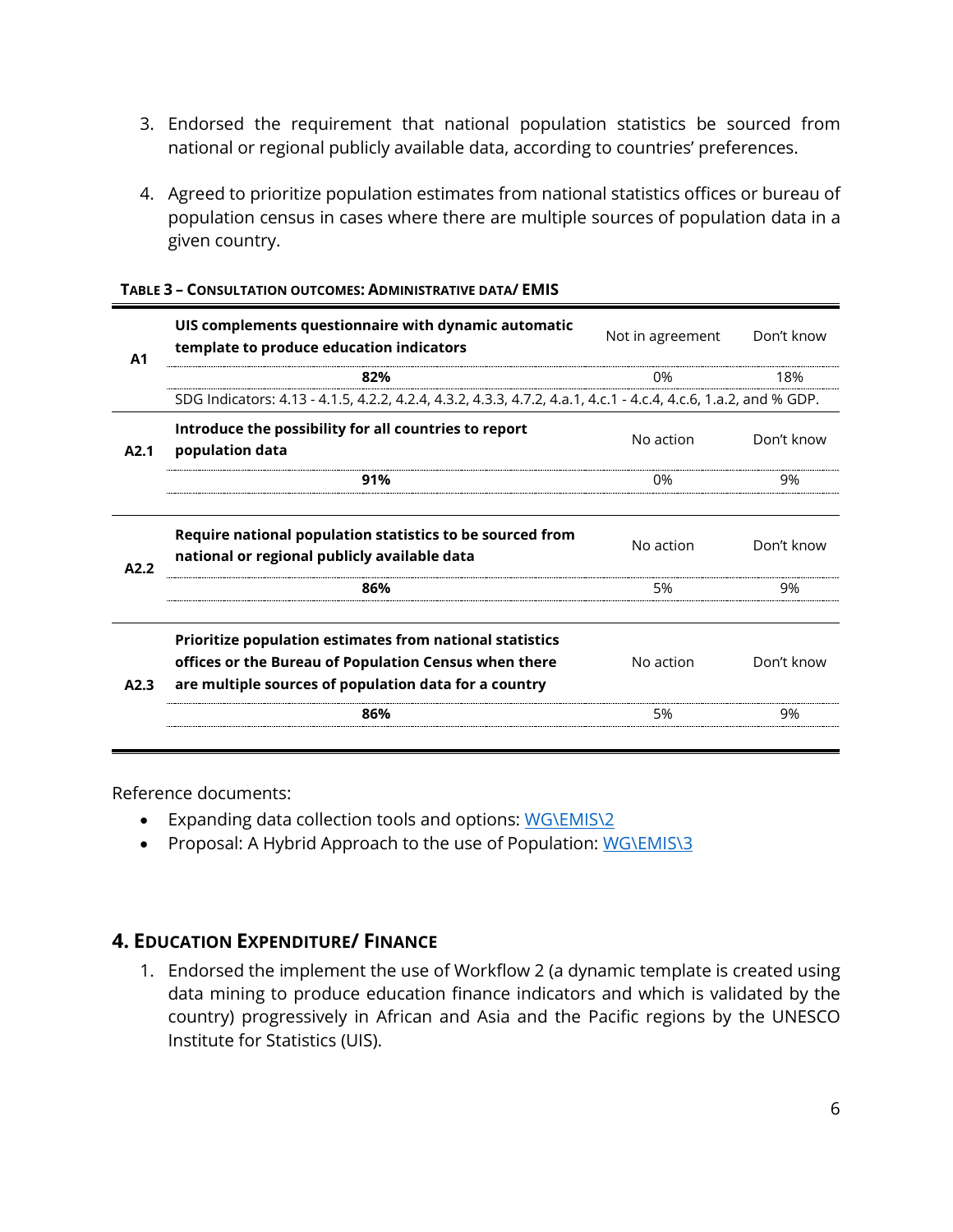2. Endorsed the implement progressively a Phase Approach in Africa and Asia and the Pacific regions to increase government ownership over statistics by letting countries select the sources used for the reporting on SDG Indicator 1.a.2, based on a dialogue with the UIS.

|  | In agreement with the UIS implementing Workflow 2<br>progressively in African and Asia and the Pacific regions | Not in agreement Don't know |                                       |
|--|----------------------------------------------------------------------------------------------------------------|-----------------------------|---------------------------------------|
|  | 77%                                                                                                            |                             |                                       |
|  |                                                                                                                |                             |                                       |
|  | In agreement of the UIS implementing progressively the<br>approach for Africa and Asia and the Pacific regions | Not in agreement Don't know |                                       |
|  | 720љ                                                                                                           |                             | ------------------------------------- |
|  | SDG Indicators: 1.a.2                                                                                          |                             |                                       |

#### **TABLE 4 – CONSULTATION OUTCOMES: EDUCATION EXPENDITURE / FINANCE**

Reference documents:

• Expanding data collection tools and options: [WG\EMIS\2](http://tcg.uis.unesco.org/tcg8/emis/)

## **5. LEARNING ASSESSMENTS**

- 1. Agree to create a quality control team (a task force within the TCG and invite experts) to review the Global Proficiency Framework (GPF), the Policy Linking Toolkit, the process of workshops, and the reliability and validity of the of the outcomes from the workshops (benchmarks) reported to the UIS to measure SDG Indicator 4.1.1.
- 2. Endorsed the use of subject-based linking studies by which students take two different tests (a regional and an international assessments) on same or different days to establish a linkage between assessments which are not conceptually identical and alignment assessments according to the proficiency level descriptors as an analytical approach.
	- The UIS has coordinated such approach as part of th[e Rosette Stone](http://gaml.uis.unesco.org/rosetta-stone/) an[d MILO](http://tcg.uis.unesco.org/wp-content/uploads/sites/4/2021/10/TCG-WG-GAML-4-MILO-Study-Design.pdf) projects.
- 3. Endorsed the implementation of projects which combine both a rigorous technical approach, and capacity fostering and implementing to measure good quality data to assess learning, such as the **MILO** project, and contribute to the alignment with international reporting (SDG Agenda)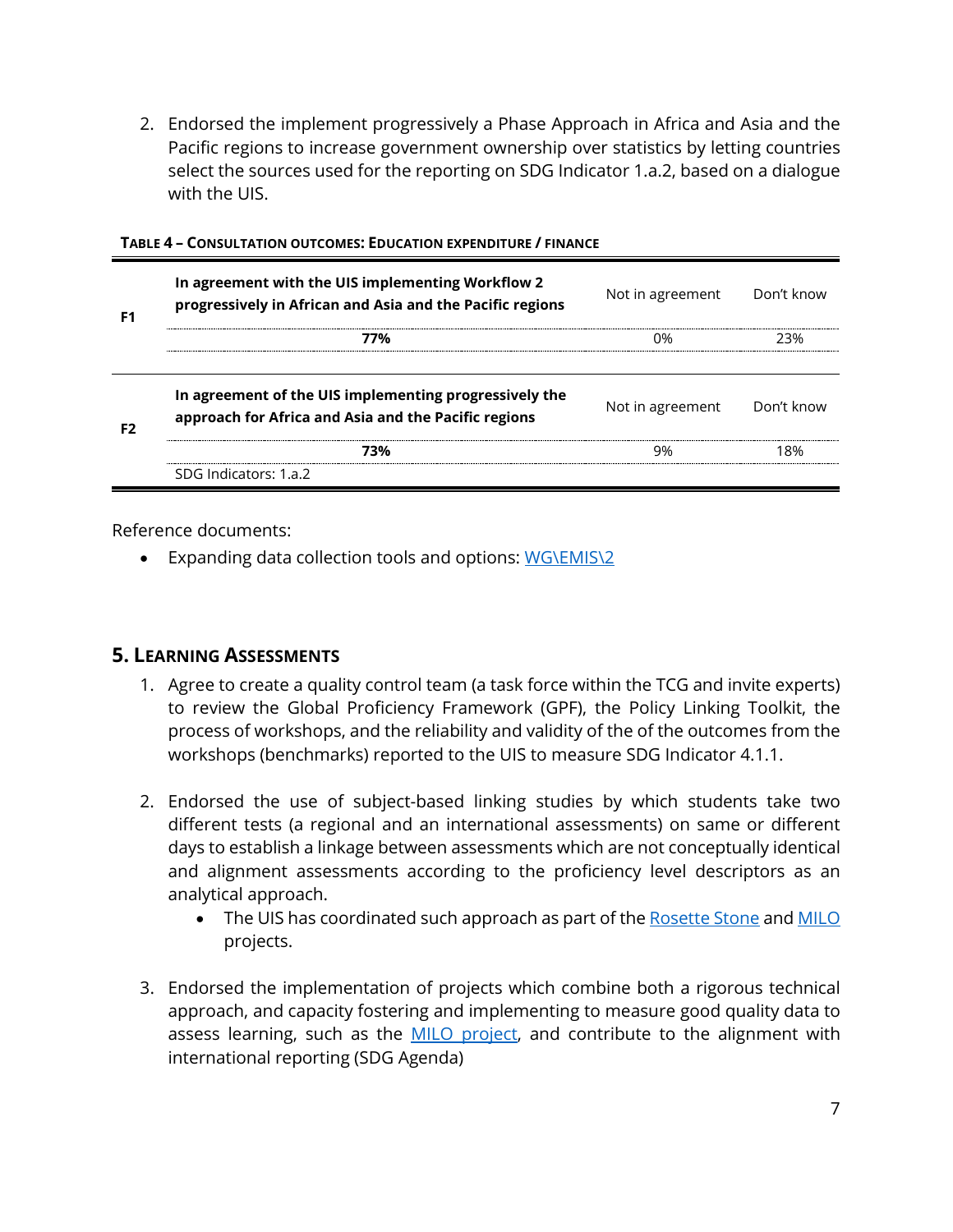- Such projects should also contribute to the generation of global public goods aligned with parameters aimed at global reporting.
- 4. Endorsed and promote the development of alternative tools to report on learning and support the creation of sound and technically robust modules to assess the minimum proficiency levels for SDG Indicator 4.1.1 (a to c),
	- The [MILO project](http://tcg.uis.unesco.org/wp-content/uploads/sites/4/2021/10/TCG-WG-GAML-4-MILO-Study-Design.pdf) for the measuring of learning loss is a good example and could be duplicated globally.

| L <sub>3</sub> | Create a 4.1.1 quality control task team to<br>review the Global Proficiency Framework<br>(GPF), policy linking toolkit, process of the<br>workshops and the reliability and validity of<br>outcomes of the workshops (benchmarks)<br>reported to UIS for SDG 4.1.1 | No action | Don't know |
|----------------|---------------------------------------------------------------------------------------------------------------------------------------------------------------------------------------------------------------------------------------------------------------------|-----------|------------|
|                | 95%                                                                                                                                                                                                                                                                 | 0%        | 5%         |
|                | SDG Indicators: 4.1.1                                                                                                                                                                                                                                               |           |            |
|                | Students take two tests on different days or                                                                                                                                                                                                                        |           |            |
|                | the same day in order to establish a linking                                                                                                                                                                                                                        | No action | Don't know |
| L4             | for assessments which are not conceptually                                                                                                                                                                                                                          |           |            |
|                | identical                                                                                                                                                                                                                                                           |           |            |
|                | 50%                                                                                                                                                                                                                                                                 | 41%       | 9%         |
|                |                                                                                                                                                                                                                                                                     |           |            |
|                | Endorse projects which combine rigorous                                                                                                                                                                                                                             |           |            |
|                | technical approaches and capacity                                                                                                                                                                                                                                   |           |            |
|                | development components, contributing to                                                                                                                                                                                                                             | No action | Don't know |
| L <sub>5</sub> | the generation of global public goods aligned                                                                                                                                                                                                                       |           |            |
|                | with parameters useful for global reporting                                                                                                                                                                                                                         |           |            |
|                | 55%                                                                                                                                                                                                                                                                 | 14%       | 32%        |
|                | Endorse and promote the joint initiative on                                                                                                                                                                                                                         |           |            |
|                | developing generic modules to use and                                                                                                                                                                                                                               |           |            |
| L <sub>6</sub> | report SDG Indicator 4.1.1 for all its data                                                                                                                                                                                                                         | No action | Don't know |
|                |                                                                                                                                                                                                                                                                     |           |            |
|                | points and based on the MILO's project                                                                                                                                                                                                                              |           |            |
|                | experience                                                                                                                                                                                                                                                          |           |            |
|                | 73%                                                                                                                                                                                                                                                                 | 9%        | 14%        |
|                | SDG Indicators: 4.1.1                                                                                                                                                                                                                                               |           |            |

#### **TABLE 5 – CONSULTATION OUTCOMES: LEARNING ASSESSMENTS[1](#page-7-0)**

<span id="page-7-0"></span><sup>&</sup>lt;sup>1</sup> Decision items L1 and L2 were reevaluated and considered as needing more background research during their presentation at the Global Alliance to Monitor Learning (GAML) and TCG meetings. Moreover, the feedback received as part of this consultation also pointed to the same conclusion.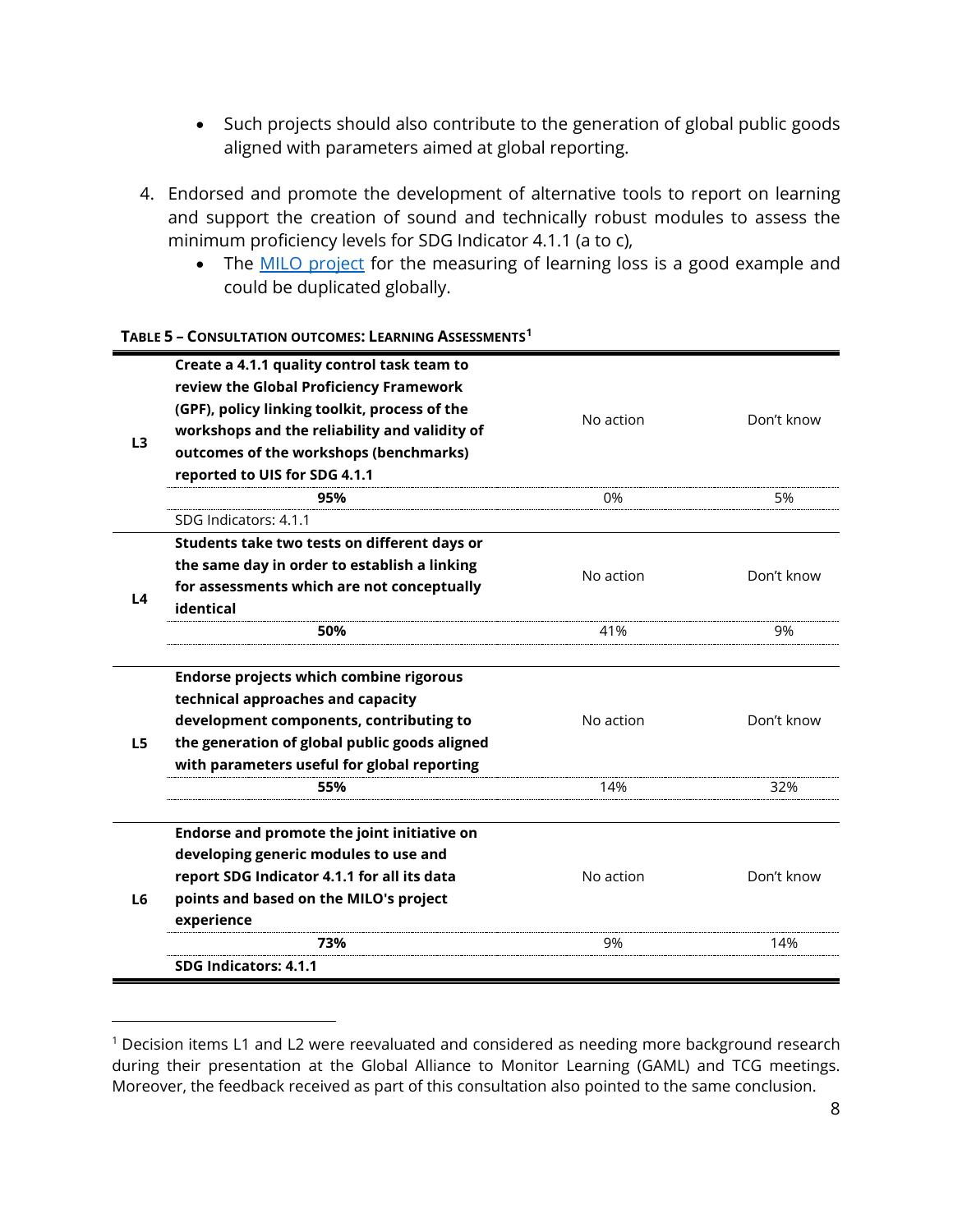Reference documents:

- [Proposed Use of Science Proficiency as a Proxy for SDG 4.1.1 in Reading](http://tcg.uis.unesco.org/wp-content/uploads/sites/4/2021/10/TCG-WG-GAML-2-4-1-1-CNAs.pdf)  [\(WG/GAML/2\)](http://tcg.uis.unesco.org/wp-content/uploads/sites/4/2021/10/TCG-WG-GAML-2-4-1-1-CNAs.pdf)
- [Use of Cross-National Assessments to Measure SDG 4.2.3 \(WG/GAML/3\)](http://tcg.uis.unesco.org/wp-content/uploads/sites/4/2021/10/TCG-WG-GAML-3-4-2-3-CNAs.pdf)
- [Overview of Policy Linking Workshops, Major Outcomes and Learning of the](http://tcg.uis.unesco.org/wp-content/uploads/sites/4/2021/10/TCG-WG-GAML-5-Policy-Linking-Overview.pdf)  [Workshops \(WG\GAML\5\)](http://tcg.uis.unesco.org/wp-content/uploads/sites/4/2021/10/TCG-WG-GAML-5-Policy-Linking-Overview.pdf)
- [Rosetta](http://gaml.uis.unesco.org/rosetta-stone/) Stone and [MILO Study Project](http://tcg.uis.unesco.org/wp-content/uploads/sites/4/2021/10/TCG-WG-GAML-4-MILO-Study-Design.pdf)

# **6. TCG STRUCTURE, COOPERATION MECHANISMS, DATA GAPS AND INDICATORS**

The TCG members voted on various issues pertaining to TCG participation modalities, the benchmarking process, data gaps, cooperation mechanism, and the deletion of an indicator.

- 1. Enable the participation of all countries and recognize 2-tiers in the TCG structure as following:
	- Tier 1: All Member States nominate TCG contact points who will take part in global and regional meetings, receive agendas and decisions.
		- o This is an important step in familiarizing Member States with TCG proceedings and facilitate continuity in TCG members rotation.
	- Tier 2: TCG voting members as per the TCG voting rules [for the period of 2019-](https://tcg.uis.unesco.org/wp-content/uploads/sites/4/2019/09/TCG_voting_rules-v3.pdf) [2021.](https://tcg.uis.unesco.org/wp-content/uploads/sites/4/2019/09/TCG_voting_rules-v3.pdf)
- 2. Each Members States will nominate two TCG contact points, one from the Ministry of education and one from the National Statistical Office.
- 3. An official rotation mechanism starting from 2022 and onward where:
	- Each Member States will serve as TCG voting member for three calendar years.
	- Member States will be selected through the [UNESCO Regional Electoral](https://www.unesco.org/en/executive-board/brief)  **[Groups](https://www.unesco.org/en/executive-board/brief)**
	- Next election on TCG voting members will take place in the first quarter (Q1) of 2022 for the period of 2022-2024.
- 4. Member States participation will be strengthened by providing greater opportunities to express preferences and concerns via the addition of six regional organizations as TCG members (as opposed to regional organizations being observers to the TCG).
	- Regional TCG meetings will be added to the plenary and working groups meetings.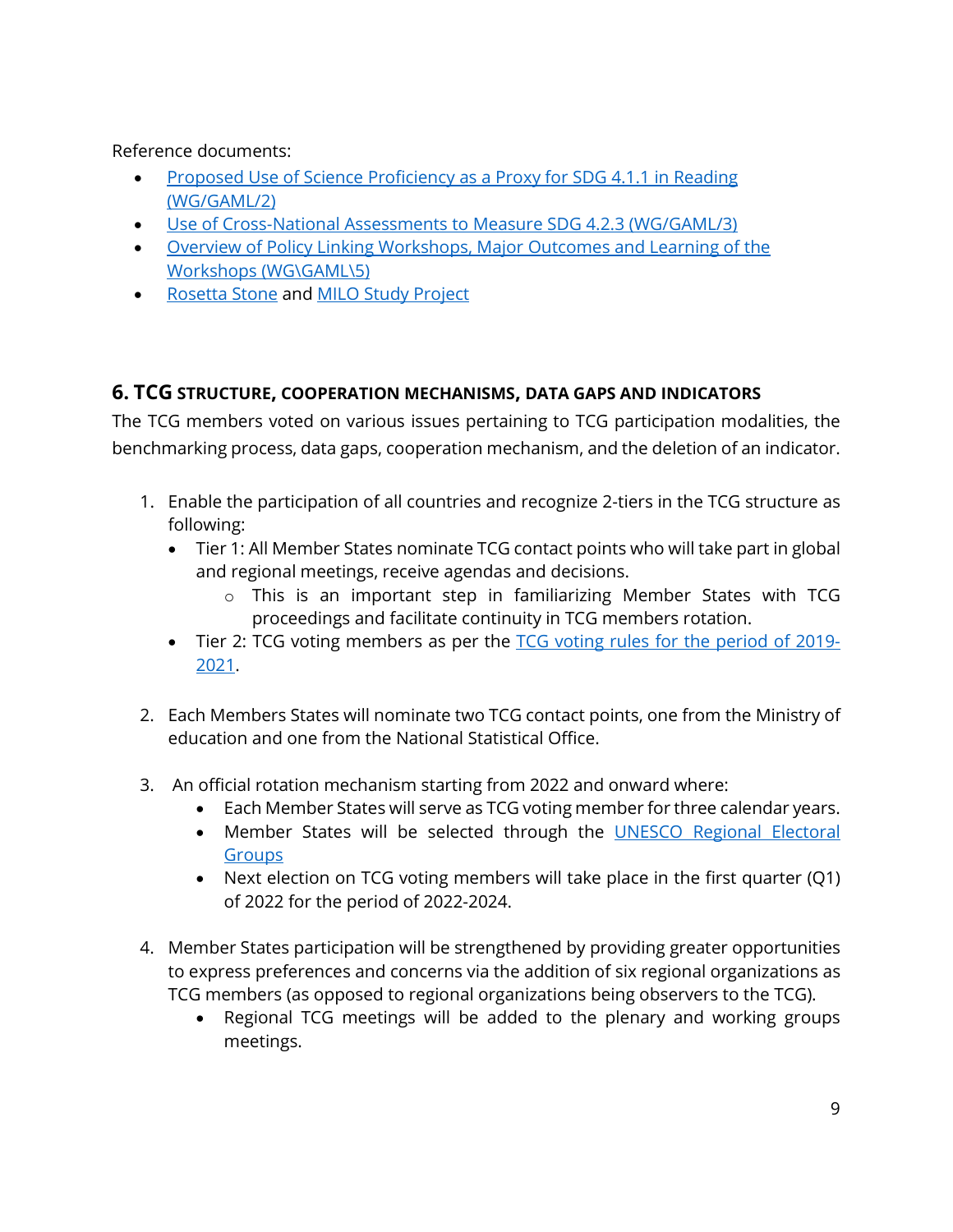- 5. The development of national benchmarking process will be added to the TCG objectives in the Terms of References (TORs), as it has become a key activity of the TCG with discussions on issues arising in the use of SDG 4 indicators for benchmarking, decisions on the additions, deletion, or refinement of indicators, advise on benchmark adjustments when unexpected events occur, etc.
- 6. The TCG members will be consulted in each global initiative that aims to improve data collection to fill SDG 4 monitoring data gaps.
	- Definitions, methodologies, and approaches established by the TCG will also follow in these initiatives. This will address the limited engagement in coordinating global efforts to improve data availability and quality, and a greater TCG involvement to ensure the voices of all countries are heard.
- 7. Update the Terms of References (TORs) of the TCG to reflect the new global education [cooperation mechanism](https://en.unesco.org/news/what-you-need-know-about-global-cooperation-mechanism-education) and improve the interactions with the SDG-Education 2030 Steering Committee.
- 8. Delete SDG Indicator 4.7.3 *Extent to which the framework on the World Programme on Human Rights Education* is implemented nationally (as per the UNGA Resolution 59/113), given that SDG Indicator 4.7.1 *Extent to which (i) global citizenship education and (ii) education for sustainable development are mainstreamed in (a) national education policies, (b) curricula, (c) teacher education and (d) student assessment* is now reported.

| TCG1             | In agreement with the proposed 2 tiers                                                                                        | Not in agreement | Don't know |
|------------------|-------------------------------------------------------------------------------------------------------------------------------|------------------|------------|
|                  | 100%                                                                                                                          | 0%               | 0%         |
| TCG <sub>2</sub> | Each member states to nominate two TCG contact<br>points                                                                      | No action        | Don't know |
|                  | 91%                                                                                                                           | 9%               | 0%         |
| TCG3             | In agreement with the proposed rotation mechanism                                                                             | Not in agreement | Don't know |
|                  | 95%                                                                                                                           | 5%               | 0%         |
| TCG4             | In agreement with the proposed participation of<br>regional organizations and addition of regional<br>meetings                | Not in agreement | Don't know |
|                  | 77%                                                                                                                           | 0%               | 23%        |
| TCG5             | In agreement of adding the national benchmarking<br>process to the TCG objectives in the Terms of<br><b>References (TORs)</b> | Not in agreement | Don't know |
|                  | 86%                                                                                                                           | 5%               | 9%         |

#### **TABLE 6 – CONSULTATION OUTCOMES: TCG REORGANIZATION**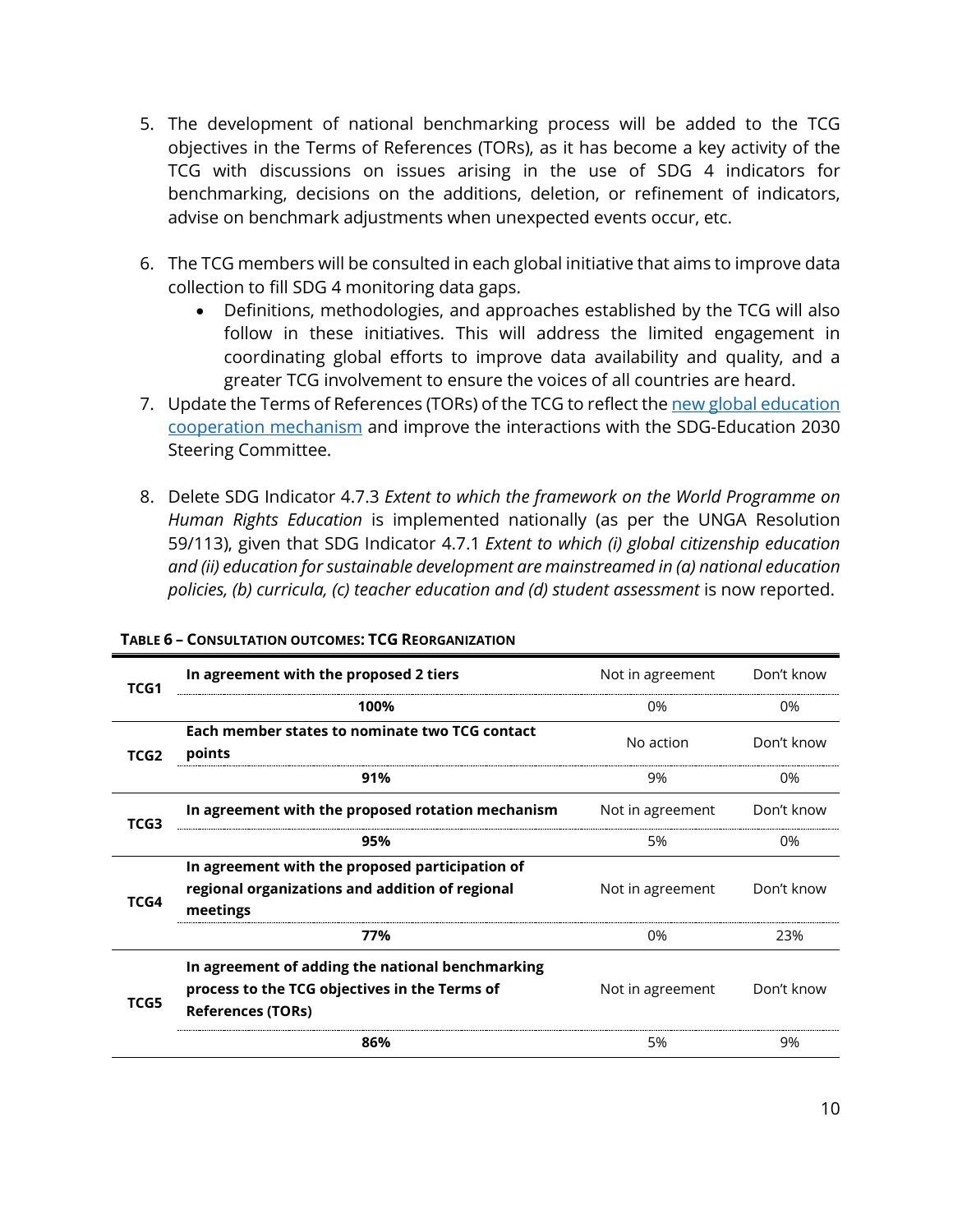| TCG6 | In agreement with the TCG being consulted in each<br>global initiative aimed at improving data collection to<br>fill SDG 4 data gaps | Not in agreement          | Don't know |
|------|--------------------------------------------------------------------------------------------------------------------------------------|---------------------------|------------|
|      | 95%                                                                                                                                  | በ%                        | 5%         |
| TCG7 | In agreement to update TCG TORs to reflect the new<br>global education cooperation mechanism                                         | Not in agreement          | Don't know |
|      | 100%                                                                                                                                 | በ%                        | በ%         |
| TCG8 | Delete SDG Indicator 4.7.3                                                                                                           | Keep SDG Indicator<br>473 | Don't know |
|      |                                                                                                                                      | ን7‰                       | 5%         |

## **UPDATES NEW RESOURCES AND NEXT STEPS**

The UIS launched the **[Global Education Observator](https://geo.uis.unesco.org/)y (GEO)** website on 12 November 2021 during the side-event **SDG 4 Benchmarks**, [Visualizations And Data Gaps: Linking Global, Regional And National Levels](https://en.unesco.org/gem-report/events/2021/sdg-4-benchmarks-visualizations-and-data-gaps-linking-global-regional-and-national-0) during the 41<sup>st</sup> UNESCO General Conference . The new site is a gateway to education-related data aimed to meet the needs of national, regional and



global stakeholders for easy access to information for decision-making to respond to priorities. It compiles and integrates information from different sources to track and monitor SDG4 progress. It is composed of observatories on various themes, also accessible by country, displaying the latest statistics on each of the themes.

On 24 January 2022, International Day of Education, the **[SDG 4 Data Digest, National SDG](https://tcg.uis.unesco.org/wp-content/uploads/sites/4/2022/01/SDG-4-Data-Digest-2022-ENG.pdf) 4 [Benchmarks: Fulfilling Our Neglected Commitment](https://tcg.uis.unesco.org/wp-content/uploads/sites/4/2022/01/SDG-4-Data-Digest-2022-ENG.pdf)** was released. This edition presents the idea behind benchmark setting in education and the steps taken since 2017 to fulfil this commitment, including the selection of SDG 4 benchmark indicators. It also reviews what these benchmark values mean for the probability of achieving SDG 4 by 2030. The discussion serves as a stark reminder of the importance of setting national education targets, particularly in the face of the difficulties brought upon the sector by COVID-19. In addition to the Digest 2021, the UIS has also produced additional resources on [regional frameworks](https://tcg.uis.unesco.org/regional-frameworks-for-sdg4/) available to all countries as support in the benchmarking process, including:

• A series of regional reports on bridging regional frameworks to the global SDG 4 framework for the [Arab region,](https://tcg.uis.unesco.org/wp-content/uploads/sites/4/2021/11/Benchmarks-Report-ARAB_2021_EN.pdf) [Asia and the Pacific,](https://tcg.uis.unesco.org/wp-content/uploads/sites/4/2021/11/Benchmarks-Report_Asia-Pacific_Oct-2021.pdf) [Latin America and the Caribbean,](https://tcg.uis.unesco.org/wp-content/uploads/sites/4/2021/11/Benchmarks-Report-LAC_Oct-2021_EN.pdf)  and [Europe, North America and the Caucasus region.](http://tcg.uis.unesco.org/wp-content/uploads/sites/4/2021/11/Benchmarks-Report-EU-NA-Causasus_2021_EN.pdf)